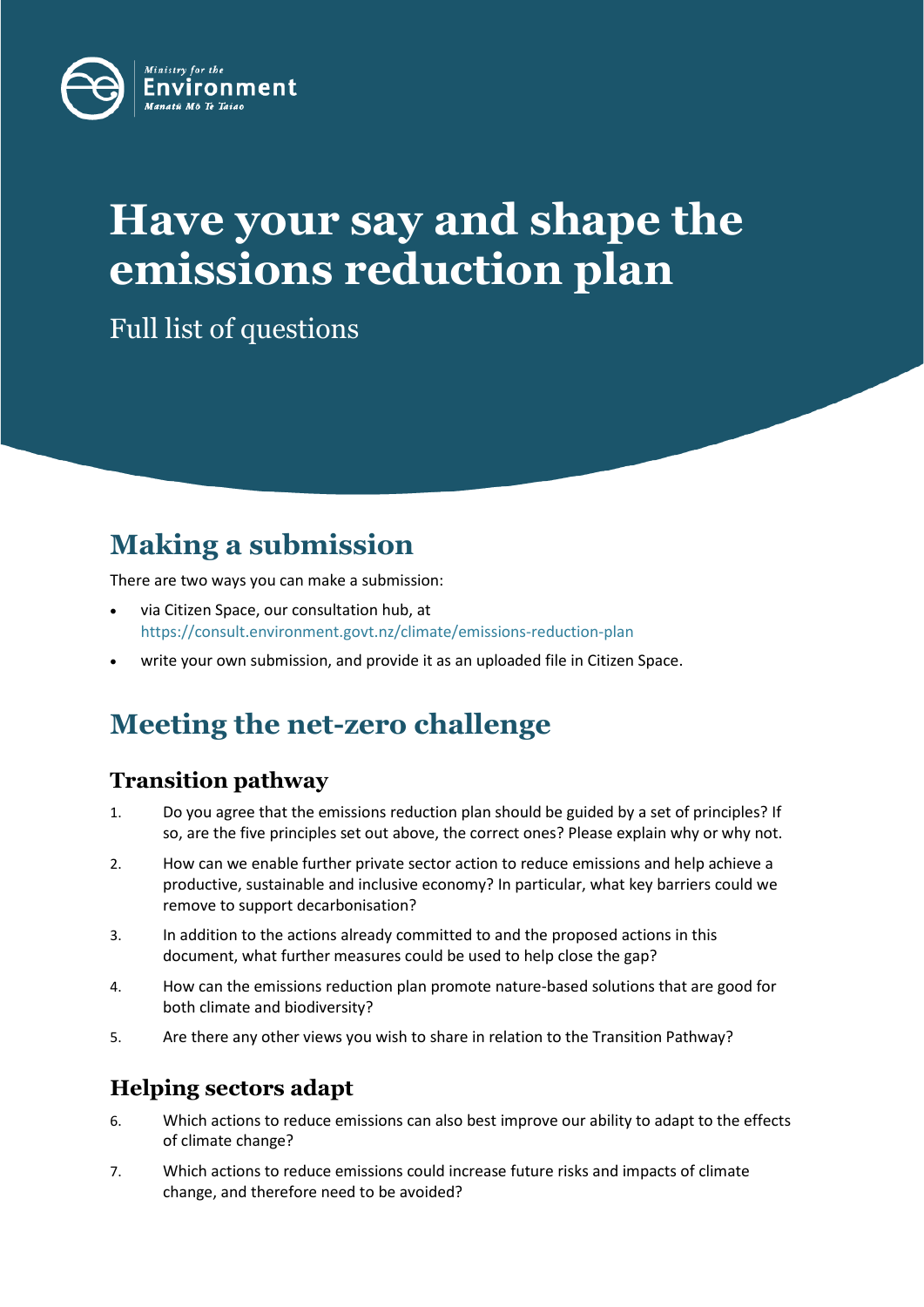# **Working with our Tiriti partners**

- 8. The Climate Change Commission has recommended that the Government and iwi/Māori partner on a series of national plans and strategies to decarbonise our economy. Which, if any, of the strategies listed are a particular priority for your whānau, hapū or iwi and why is this?
- 9. What actions should a Māori-led transition strategy prioritise? What impact do you think these actions will have for Māori generally or for our emission reduction targets? What impact will these actions have for you?
- 10. What would help your whanau, community, Māori collective or business to participate in the development of the strategy?
- 11. What information would your Māori collective, community or business like to capture in an emissions profile? Could this information support emissions reductions at a whanau level?
- 12. Reflecting on the Commission's recommendation for a mechanism that would build strong Te Tiriti partnerships, what existing models of partnership are you aware of that have resulted in good outcomes for Māori? Why were they effective?

# **Making an equitable transition**

### **Equitable Transitions Strategy**

The Commission recommends developing an Equitable Transitions Strategy that addresses the following objectives: partnership with iwi/Māori, proactive transition planning, strengthening the responsiveness of the education system, supporting workers in transition, and minimising unequal impacts in all new policies.

- 13. Do you agree with the objectives for an Equitable Transitions Strategy as set out by the Climate Change Commission? What additional objectives should be included?
- 14. What additional measures are needed to give effect to the objectives noted by the Climate Change Commission and any other objectives that you think should be included in an Equitable Transitions Strategy?

The Commission suggests that the Equitable Transitions Strategy should be co-designed alongside iwi/Māori, local government, regional economic development agencies, businesses, workers, unions, the disability community and community groups.

15. What models and approaches should be used in developing an Equitable Transitions Strategy to ensure that it incorporates and effectively responds to the perspectives and priorities of different groups?

#### **Other actions**

- 16. How can Government further support households (particularly low-income households) to reduce their emissions footprint?
- 17. How can Government further support workers at threat of displacement to develop new skills and find good jobs with minimal disruption?
- 18. What additional resources, tools and information are needed to support community transition planning?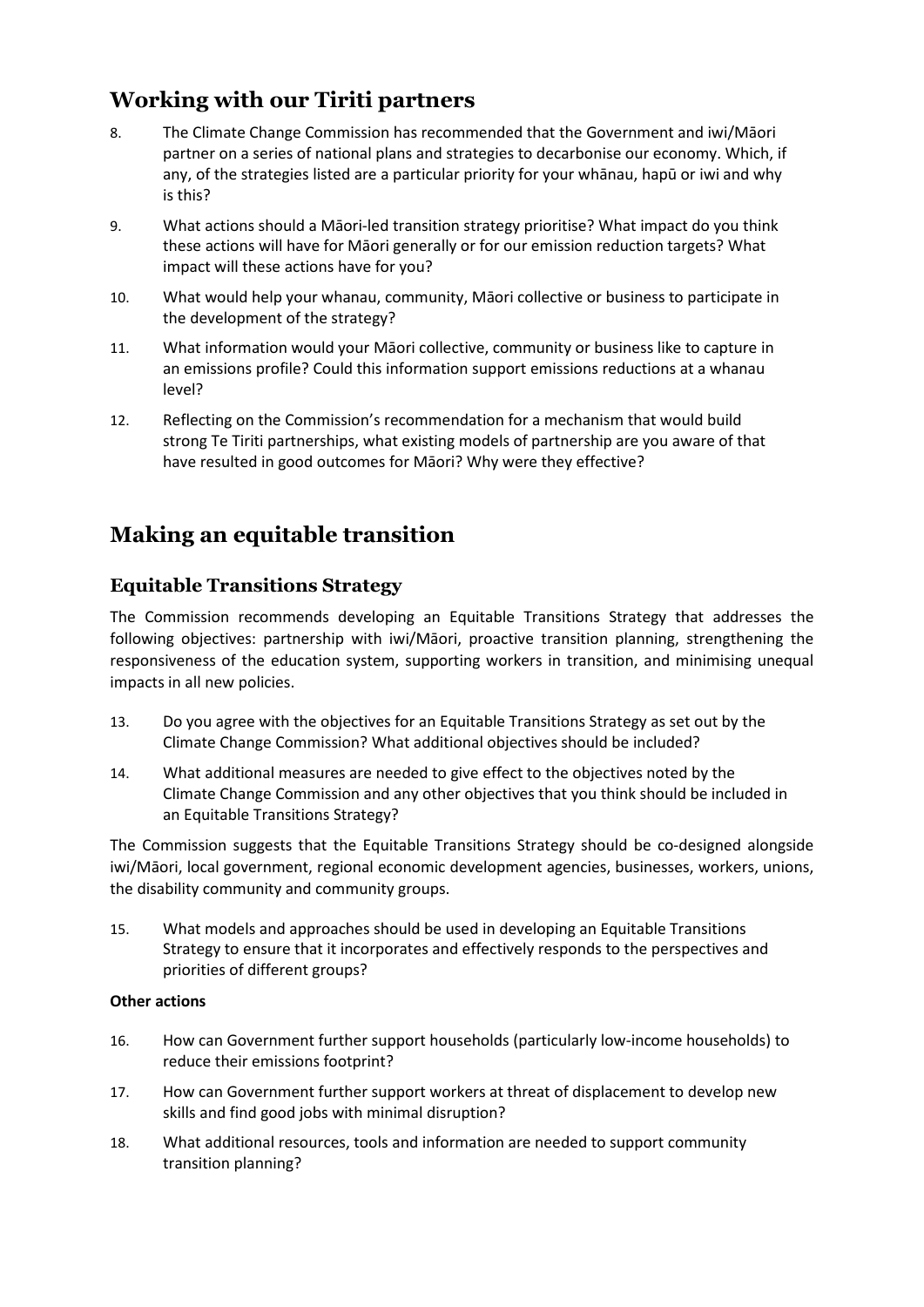- 19. How could the uptake of low-emissions business models and production methods be best encouraged?
- 20. Is there anything else you wish to share in relation to making an equitable transition?

# **Aligning systems and tools**

### **Government accountability and coordination**

- 21. In addition to the Climate Change Commission monitoring and reporting on progress, what other measures are needed to ensure government is held accountable?
- 22. How can new ways of working together like mission-oriented innovation help meet our ambitious goals for a fair and inclusive society and a productive, sustainable and climateresilient economy?
- 23. Is there anything else you wish to share in relation to government accountability and coordination?

# **Funding and financing**

- 24. What are the main barriers or gaps that affect the flow of private capital into lowemissions investment in Aotearoa?
- 25. What constraints have Māori and Māori collectives experienced in accessing finance for climate change response activities?
- 26. What else should the Government prioritise in directing public and private finance into low-emissions investment and activity?
- 27. Is there anything else you wish to share in relation to funding and financing?

# **Emissions pricing**

- 28. Do you have sufficient information on future emissions price paths to inform your investment decisions?
- 29. What emissions price are you factoring into your investment decisions?
- 30. Do you agree the treatment of forestry in the New Zealand Emissions Trading Scheme (NZ ETS) should not result in a delay, or reduction of effort, in reducing gross emissions in other sectors of the economy?
- 31. What are your views on the options presented above to constrain forestry inside the NZ ETS? What does the Government need to consider when assessing options? What unintended consequences do we need to consider to ensure we do not unnecessarily restrict forest planting?
- 32. Are there any other views you wish to share in relation to emissions pricing?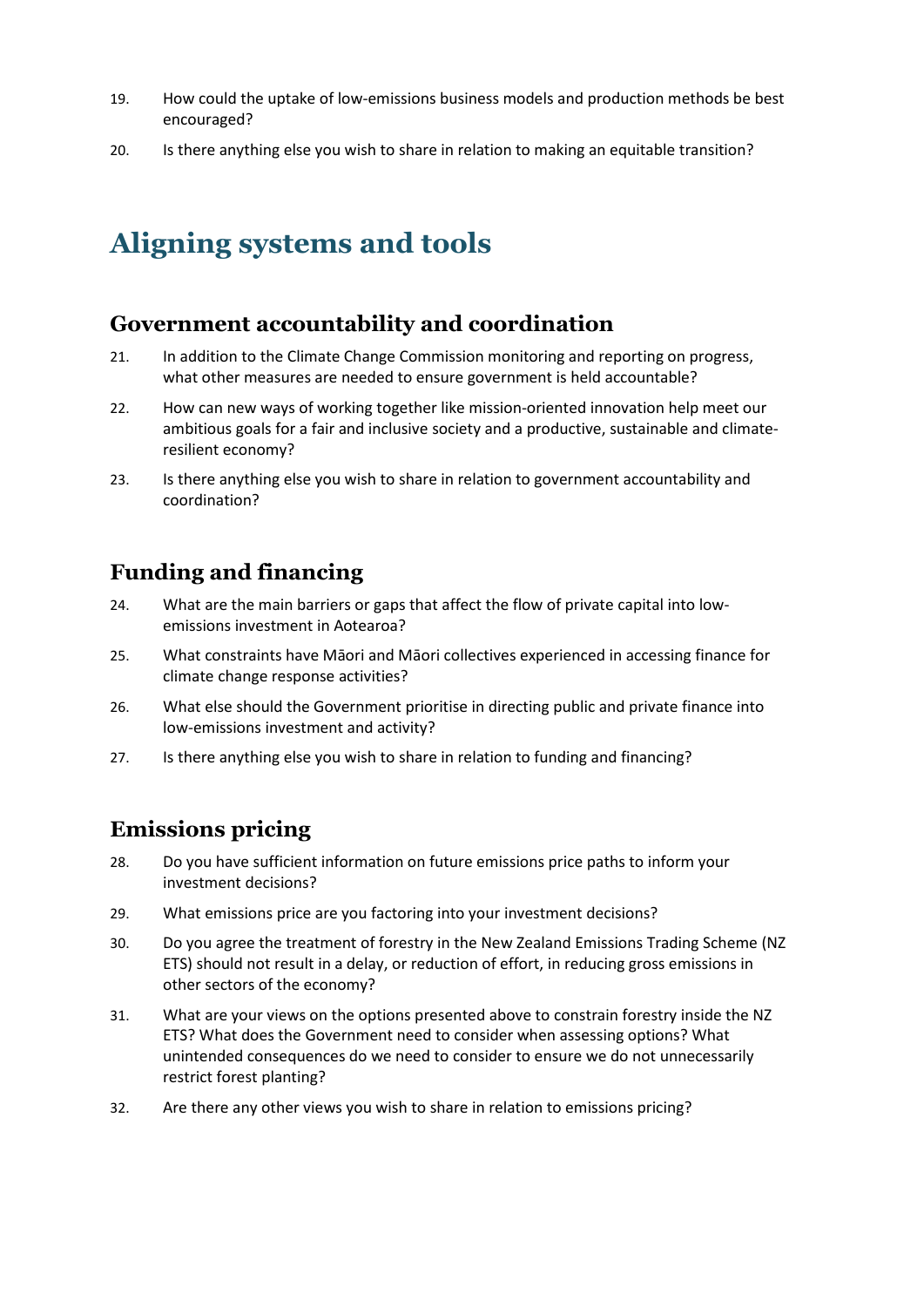# **Planning**

- 33. In addition to resource management reform, what changes should we prioritise to ensure our planning system enables emissions reductions across sectors? This could include partnerships, emissions impact quantification for planning decisions, improving data and evidence, expectations for crown entities, enabling local government to make decisions to reduce emissions.
- 34. What more do we need to do to promote urban intensification, support low-emissions land uses and concentrate intensification around public transport and walkable neighbourhoods?
- 35. Are there any other views you wish to share in relation to planning?

## **Research, science and innovation**

- 36. What are the big challenges, particularly around technology, that a mission-based approach could help solve?
- 37. How can the research, science and innovation system better support sectors such as energy, waste or hard-to-abate industries?
- 38. What opportunities are there in areas where Aotearoa has a unique global advantage in low-emissions abatement?
- 39. How can Aotearoa grow frontier firms to have an impact on the global green economy? Are there additional requirements needed to ensure the growth of Māori frontier firms? How can we best support and learn from mātauranga Māori in the science and innovation systems, to lower emissions?
- 40. What are the opportunities for innovation that could generate the greatest reduction in emissions? What emissions reduction could we expect from these innovations, and how could we quantify it?
- 41. Are there any other views you wish to share in relation to research, science and innovation?

# **Behaviour change**

- 42. What information, tools or forums would encourage you to take greater action on climate change?
- 43. What messages and/or sources of information would you trust to inform you on the need and benefits of reducing your individual and/or your businesses emissions?
- 44. Are there other views you wish to share in relation to behaviour change?

### **Moving Aotearoa to a circular economy**

- 45. Recognising our strengths, challenges, and opportunities, what do you think our circular economy could look like in 2030, 2040, and 2050, and what do we need to do to get there?
- 46. How would you define the bioeconomy and what should be in scope of a bioeconomy agenda? What opportunities do you see in the bioeconomy for Aotearoa?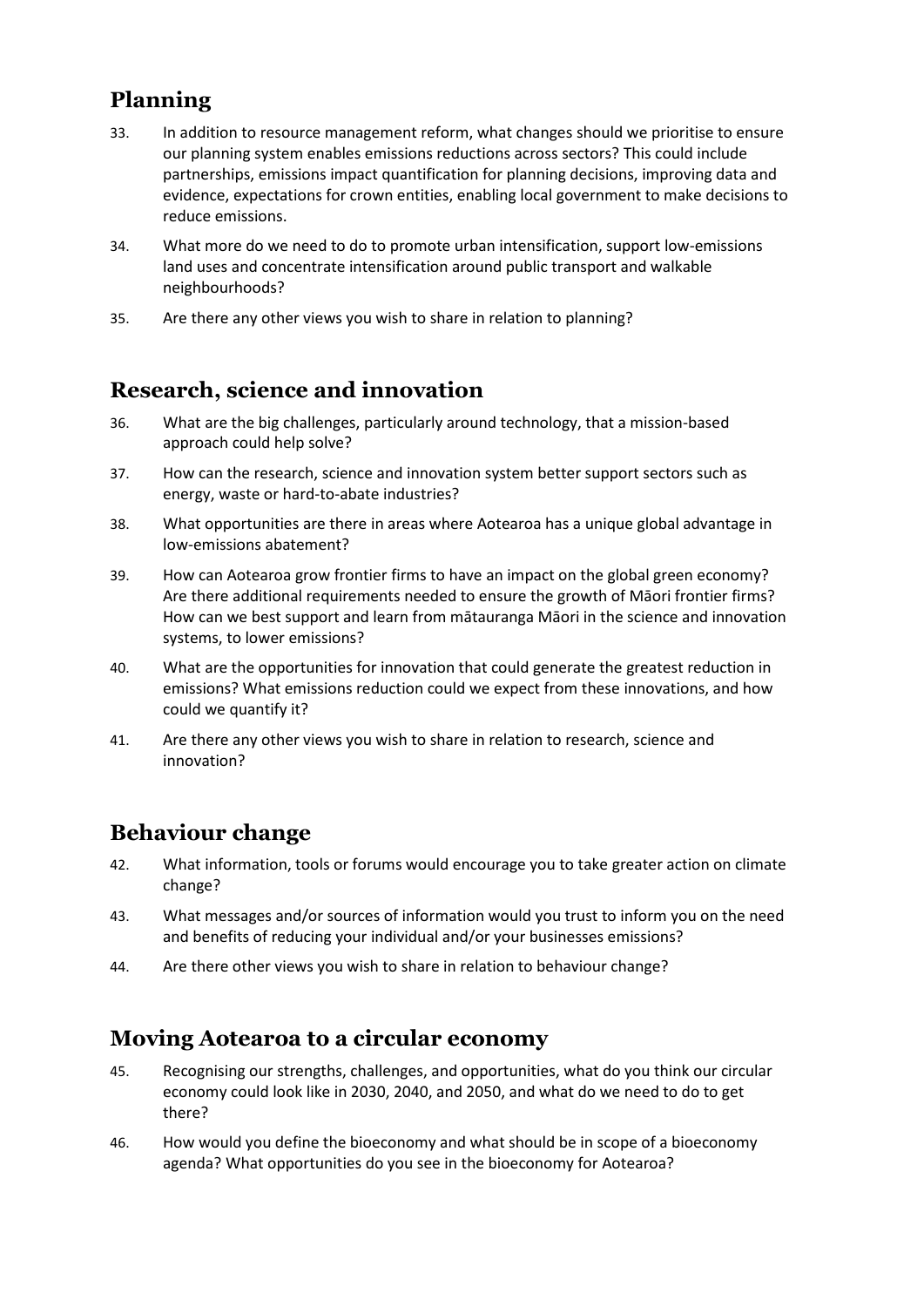- 47. What should a circular economy strategy for Aotearoa include? Do you agree the bioeconomy should be included within a circular economy strategy?
- 48. What are your views of the potential proposals we have outlined? What work could we progress or start immediately on a circular economy and/or bioeconomy before drawing up a comprehensive strategy?
- 49. What do you see as the main barriers to taking a circular approach, or expanding the bioeconomy in Aotearoa?
- 50. The Commission notes the need for cross-sector regulations and investments that would help us move to a more circular economy. Which regulations and investments should we prioritise (and why)?
- 51. Are there any other views you wish to share in relation to a circular economy and/or bioeconomy?

# **Transitioning key sectors**

### **Transport**

We are proposing **four new transport targets** in the emissions reduction plan, and are seeking your feedback.

- 52. Do you support the target to reduce vehicle kilometres travelled by cars and light vehicles by 20 per cent by 2035 through providing better travel options, particularly in our largest cities, and associated actions?
- 53. Do you support the target to make 30 per cent of the light vehicle fleet zero-emissions vehicles by 2035, and the associated actions?
- 54. Do you support the target to reduce emissions from freight transport by 25 per cent by 2035, and the associated actions?
- 55. Do you support the target to reduce the emissions intensity of transport fuel by 15 per cent by 2035, and the associated actions?
- 56. The Climate Change Commission has recommended setting a time limit on light vehicles with internal combustion engines entering, being manufactured, or assembled in Aotearoa as early as 2030. Do you support this change, and if so, when and how do you think it should take effect?
- 57. Are there any other views you wish to share in relation to transport?

# **Energy and industry**

#### **Energy strategy**

- 58. In your view, what are the key priorities, challenges and opportunities that an energy strategy must address to enable a successful and equitable transition of the energy system?
- 59. What areas require clear signalling to set a pathway for transition?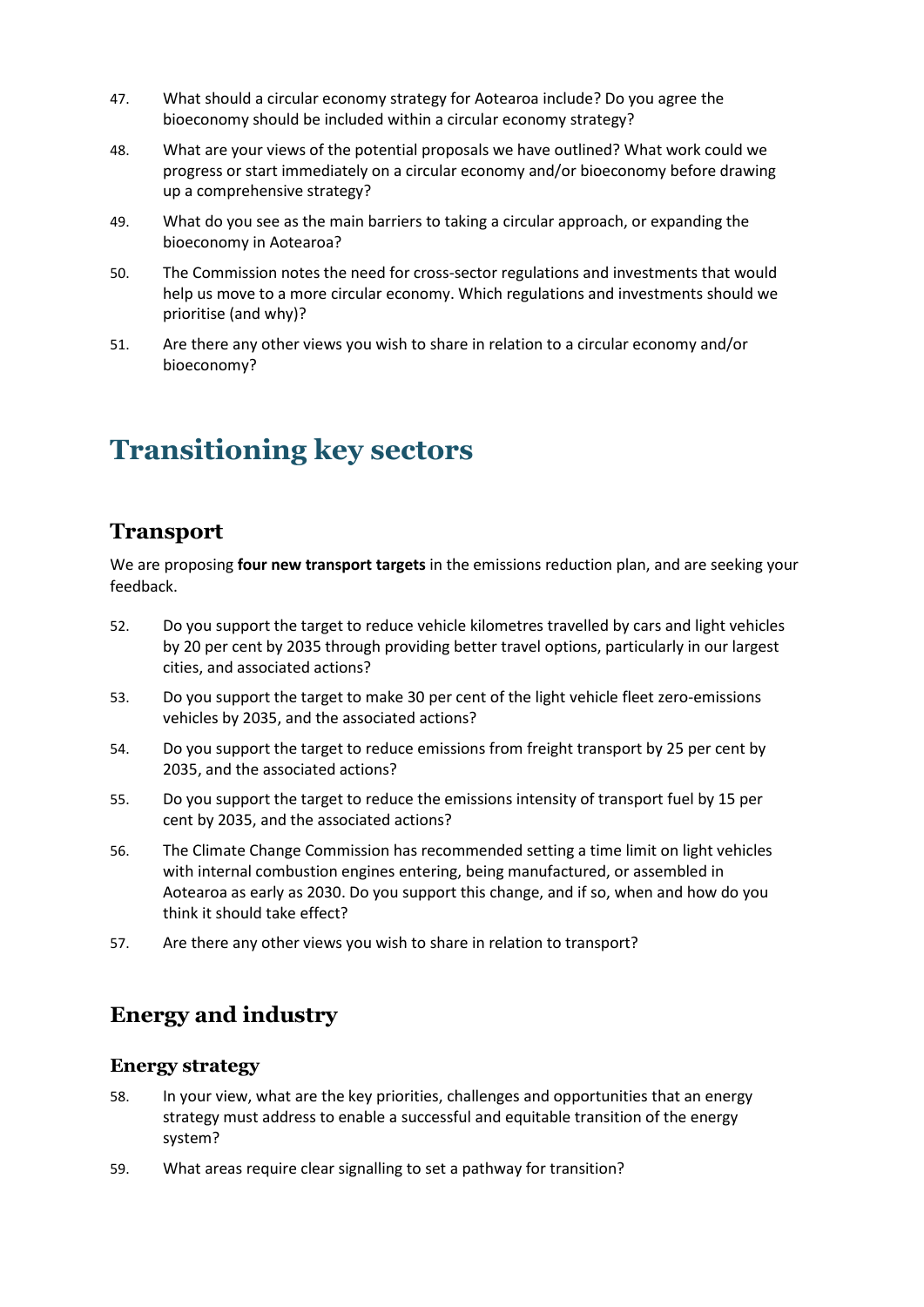### **Setting targets for the energy system**

60. What level of ambition would you like to see Government adopt, as we consider the Commission's proposal for a renewable energy target?

### **Phasing out fossil gas while maintaining consumer wellbeing and security of supply**

61. What are your views on the outcomes, scope, measures to manage distributional impacts, timeframes and approach that should be considered to develop a plan for managing the phase out of fossil gas?

### **Decarbonising the industry sector**

- 62. How can work under way to decarbonise the industrial sector be brought together, and how would this make it easier to meet emissions budgets and ensure an equitable transition?
- 63. Are there any issues, challenges and opportunities for decarbonising the industrial sector that the Government should consider, that are not covered by existing work or the Commission's recommendations?

#### **Addressing current data gaps on New Zealand's energy use and associated emissions through an Energy and Emissions Reporting scheme**

- 64. In your view, should the definition of a large energy user for the purposes of the proposed Energy and Emissions Reporting scheme include commercial and transport companies that meet a specified threshold?
- 65. We have identified a proposed threshold of 1 kt  $CO<sub>2</sub>e$  for large stationary energy users including commercial entities. In your view, is this proposed threshold reasonable and aligned with the Government's intention to meet emissions budgets and ensure an equitable transition?
- 66. In your view, what is an appropriate threshold for other large energy users such as transport companies?
- 67. Are there other issues, challenges or opportunities arising from including commercial and transport companies in the definition of large energy users for the purposes of the proposed Energy and Emissions Reporting scheme that the Government should consider? Supporting evidence on fleet size and characteristics is welcomed.

### **Supporting development and use of low-emissions fuels**

- 68. What level of support could or should Government provide for development of lowemissions fuels, including bioenergy and hydrogen resources, to support decarbonisation of industrial heat, electricity and transport?
- 69. Are there any other views you wish to share in relation to energy?

# **Building and construction**

70. The Commission recommended the Government improve the energy efficiency of buildings by introducing mandatory participation in energy performance programmes for existing commercial and public buildings. What are your views on this?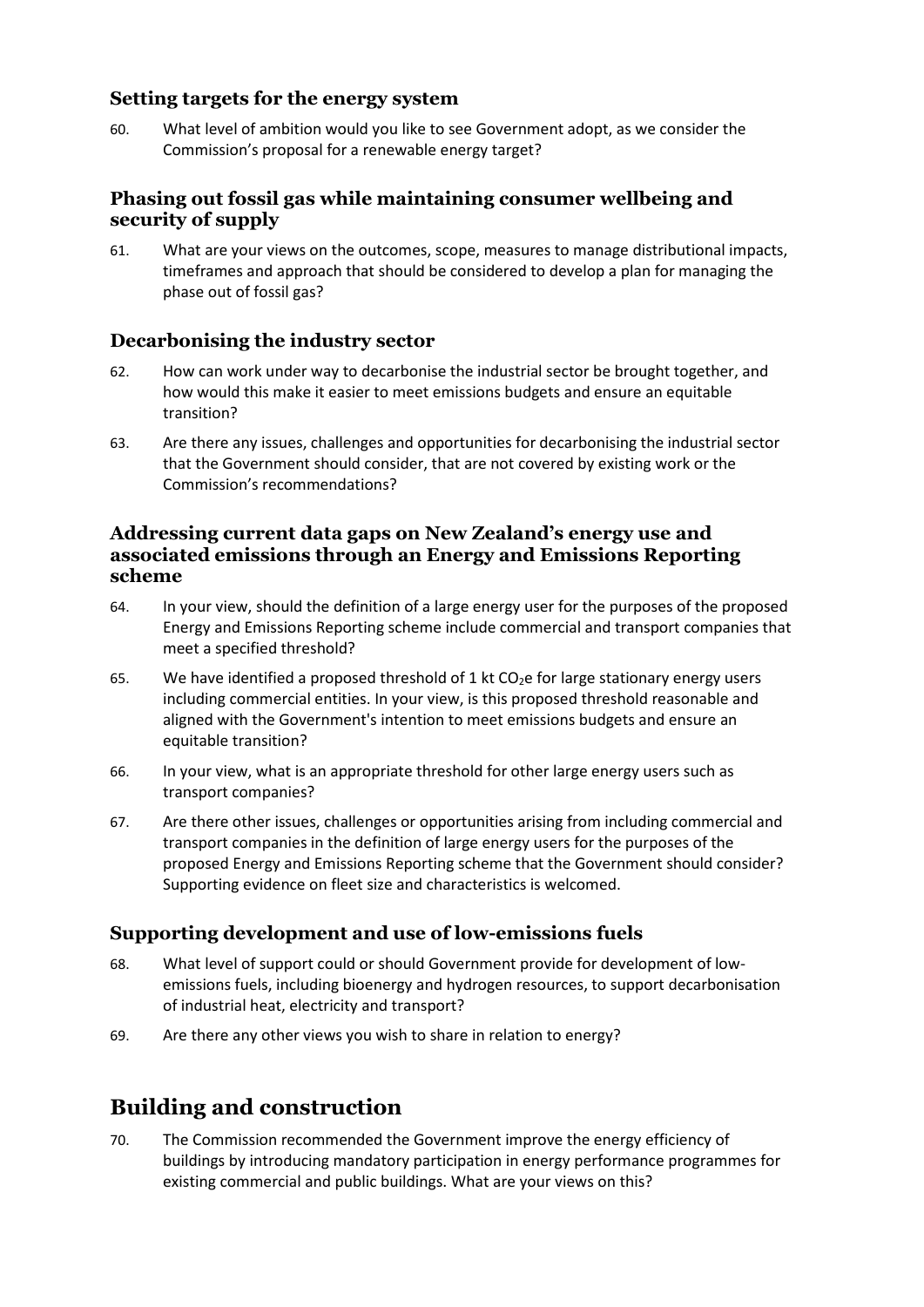- 71. What could the Government do to help the building and construction sector reduce emissions from other sectors, such as energy, industry, transport and waste?
- 72. The Building for Climate Change programme proposes capping the total emissions from buildings. The caps are anticipated to reduce demand for fossil fuels over time, while allowing flexibility and time for the possibility of low-emissions alternatives. Subsequently, the Commission recommended the Government set a date to end the expansion of fossil gas pipeline infrastructure (recommendation 20.8a). What are your views on setting a date to end new fossil gas connections in all buildings (for example, by 2025) and for eliminating fossil gas in all buildings (for example, by 2050)? How could Government best support people, communities and businesses to reduce demand for fossil fuels in buildings?
- 73. The Government is developing options for reducing fossil fuel use in industry, as outlined in the Energy and industry section. What are your views on the best way to address the use of fossil fuels (for example, coal, fossil gas and LPG) in boilers used for space and water heating in commercial buildings?
- 74. Do you believe that the Government's policies and proposed actions to reduce buildingrelated emissions will adversely affect any particular people or groups? If so, what actions or policies could help reduce any adverse impacts?
- 75. How could the Government ensure the needs and aspirations of Māori and iwi are effectively recognised, understood and considered within the Building for Climate Change programme?
- 76. Do you support the proposed behaviour change activity focusing on two key groups: consumers and industry (including building product producers and building sector tradespeople)? What should the Government take into account when seeking to raise awareness of low-emissions buildings in these groups?
- 77. Are there any key areas in the building and construction sector where you think that a contestable fund could help drive low-emissions innovation and encourage, or amplify, emissions reduction opportunities? Examples could include building design, product innovation, building methodologies or other?
- 78. The Ministry of Business, Innovation and Employment (MBIE) is considering a range of initiatives and incentives to reduce construction waste and increase reuse, repurposing and recycling of materials. Are there any options not specified in this document that you believe should be considered?
- 79. What should the Government take into account in exploring how to encourage lowemissions buildings and retrofits (including reducing embodied emissions), such as through financial and other incentives?
- 80. What should the Government take into account in seeking to coordinate and support workforce transformation, to ensure the sector has the right workforce at the right time?
- 81. Our future vision for Aotearoa includes a place where all New Zealanders have a warm, dry, safe and durable home to live in. How can we ensure that all New Zealanders benefit from improved thermal performance standards for our buildings?
- 82. Are there any other views you wish to share on the role of the building and construction sector in the first emissions reduction plan?

# **Agriculture**

83. How could the Government better support and target farm advisory and extension services to support farmers and growers to reduce their emissions?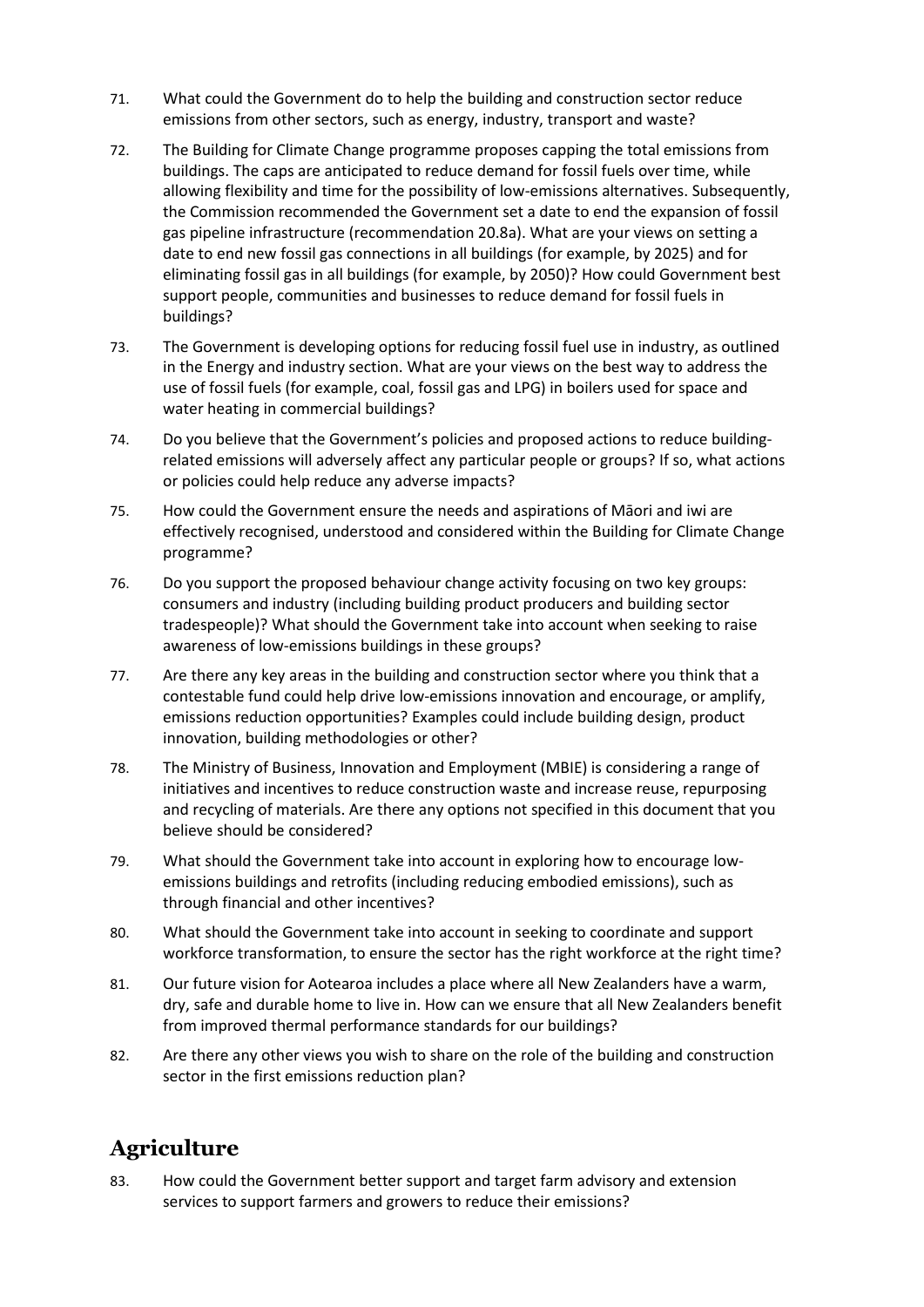- a. How could the Government support the specific needs of Māori-collective land owners?
- 84. What could the Government do to encourage uptake of on-farm mitigation practices, ahead of implementing a pricing mechanism for agricultural emissions?
- 85. What research and development on mitigations should Government and the sector be supporting?
- 86. How could the Government help industry and Māori agribusinesses show their environmental credentials for low-emissions food and fibre products to international customers?
- 87. How could the Government help reduce barriers to changing land use to lower emissions farming systems and products? What tools and information would be most useful to support decision-making on land use?
- 88. Are there any other views you wish to share in relation to agriculture?

### **Waste**

- 89. The Commission's recommended emissions reduction target for the waste sector significantly increased in its final advice. Do you support the target to reduce waste biogenic methane emissions by 40 per cent by 2035?
- 90. Do you support more funding for education and behaviour change initiatives to help households, communities and businesses reduce their organic waste (for example, food, cardboard, timber)?
- 91. What other policies would support households, communities and businesses to manage the impacts of higher waste disposal costs?
- 92. Would you support a proposal to ban the disposal of food, green and paper waste at landfills for all households and businesses by 1 January 2030, if there were alternative ways to recycle this waste instead?
- 93. Would you support a proposal to ban all organic materials going to landfills that are unsuitable for capturing methane gas?
- 94. Do you support a potential requirement to install landfill gas (LFG) capture systems at landfill sites that are suitable?
- 95. Would you support a more standardised approach to collection systems for households and businesses, which prioritises separating recyclables such as fibre (paper and cardboard) and food and garden waste?
- 96. Do you think transfer stations should be required to separate and recycle materials, rather than sending them to landfill?
- 97. Do you think that the proposals outlined in this document should also extend to farm dumps?
- 98. Do you have any alternative ideas on how we can manage emissions from farm dumps, and waste production on farms?
- 99. What other options could significantly reduce landfill waste emissions across Aotearoa?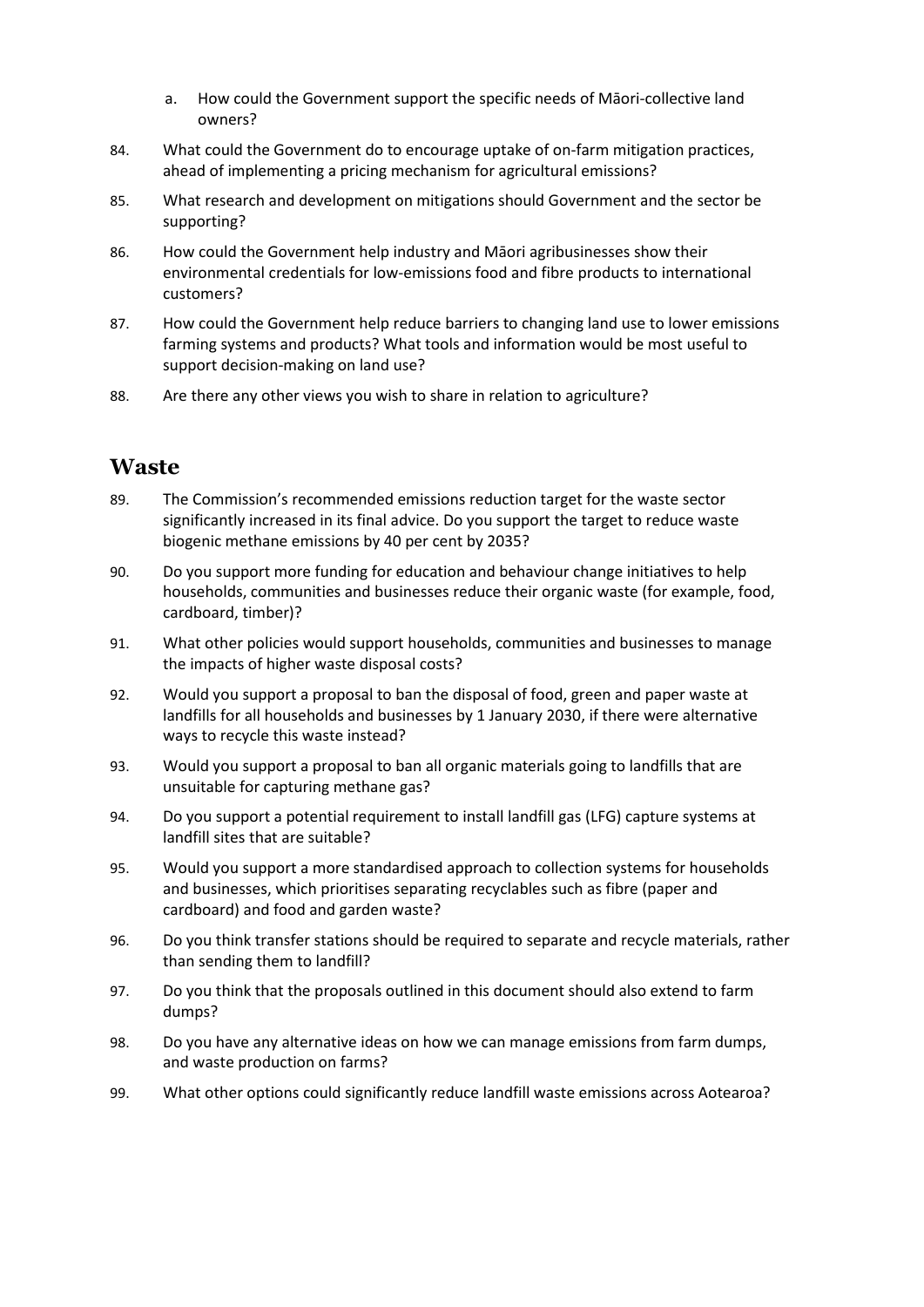### **F-gases**

- 100. Do you think it would be possible to phase down the bulk import of hydrofluorocarbons (HFCs) more quickly than under the existing Kigali Amendment timetable, or not?
- 101. One proposal is to extend the import phase down to finished products containing highglobal warming potential HFCs. What impact would this have on you or your business?
- 102. What are your views on restricting the import or sale of finished products that contain high-global warming potential HFCs, where alternatives are available?
- 103. What are your views on utilising lower global warming potential refrigerants in servicing existing equipment?
- 104. Do you have any thoughts on alternatives to HFC refrigerants Aotearoa should utilise (eg, hydrofluoroolefins or natural refrigerants)?
- 105. Can you suggest ways to reduce refrigerant emissions, in combination with other aspects of heating and cooling design, such as energy efficiency and building design?

# **Forestry**

- 106. Do you think we should look to forestry to provide a buffer in case other sectors of the economy under-deliver reductions, or to increase the ambition of our future international commitments?
- 107. What do you think the Government could do to support new employment and enable employment transitions in rural communities affected by land-use change into forestry?
- 108. What's needed to make it more economically viable to establish and maintain native forest through planting or regeneration on private land?
- 109. What kinds of forests and forestry systems, for example long-rotation alternative exotic species, continuous canopy harvest, exotic to native transition, should the Government encourage and why?
	- a. Do you think limits are needed, for example, on different permanent exotic forest systems, and their location or management? Why or why not?
	- b. What policies are needed to seize the opportunities associated with forestry while managing any negative impacts?
- 110. If we used more wood and wood residues from our forests to replace high emitting products and energy sources, would you support more afforestation? Why or why not?
- 111. What role do you think should be played by:
	- a. central and local governments in influencing the location and scale of afforestation through policies such as the resource management system, ETS and investment?
	- b. the private sector in influencing the location and scale of afforestation?

Please provide reasons for your answer.